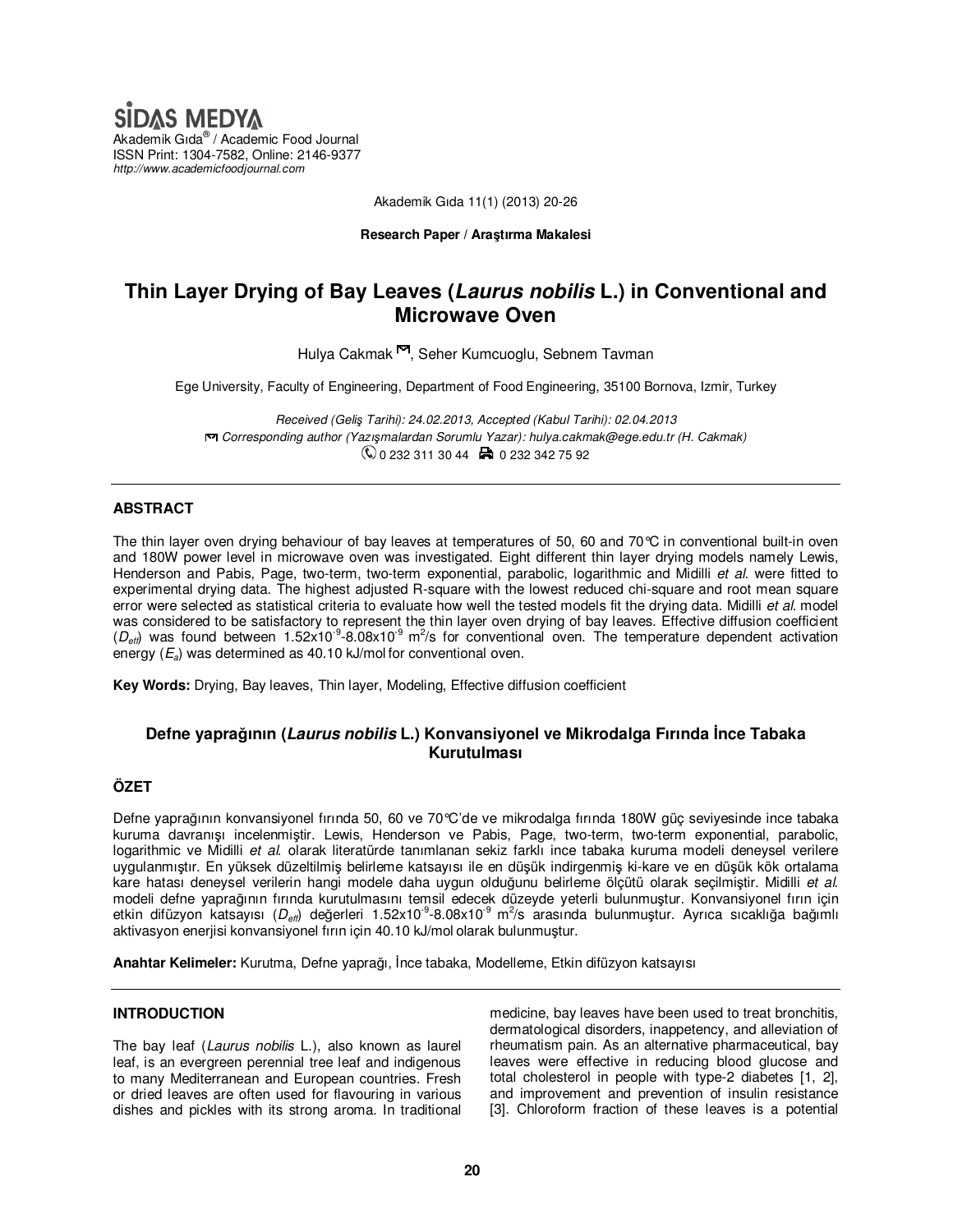drug candidate by protection of cerebral ischemia neuronal damage [4]. Bioactive compounds of bay leaves derived from essential oil or extracts has high total antioxidant activity and high free radical scavenging activity [5], as well as strong antibacterial effect against all tested food borne spoilage and pathogenic bacteria [6, 7, 8].

Suitable dryer selection is very important for protecting against the loss of volatile compounds in bay leaves. Increasing drying temperature may result in a decrease of most volatiles [9], and essential oil content [10]. According to Diaz-Maroto *et al.* [11], oven drying at 45°C and air drying at ambient temperature caused the minimum loss in volatiles. In recent literature there have been many studies about drying of herbs and spices rich in bioactive compounds as well as modeling of drying to evaluate and predict the process parameters [12, 13, 14, 15, 16]. However there is limited information in modeling of conventional oven drying and microwave drying and there is no sufficient information about the comparison of these drying methods by thin layer modeling at the same time.

With this study, drying mechanism of bay leaves using conventional and microwave oven was determined, besides eight different thin layer models were tested to find the best fitting model in order to simulate the drying process. Total colour difference, rehydration ratio and water activity was also determined to evaluate the main quality parameters of dried bay leaves.

#### **MATERIALS and METHODS**

Bay leaves (*Laurus nobilis* L.) having an average thickness of 0.3 mm was picked up from Ege University immediately before experiment. Leaves without defect were washed and excess water was removed with tissue paper prior to drying. AOAC 934.01 vacuum oven method was used to determine the initial moisture contents of bay leaves [17]. The initial moisture content of fresh bay leaves was 52.06±1.27% (wet basis).

Digital built-in conventional oven model no. NE66209D0 (Vestel, Turkey) and microwave oven model no. MD595 (Arcelik, Turkey) were used in drying experiments. Conventional oven was preheated until the set temperatures namely 50, 60 and 70°C have been reached. Lower and upper heating element function (without fan) was selected and bay leaves were uniformly placed into the aluminium oven tray (32x34 cm) in the middle rack position. During preliminary trials, rapid browning and shrinkage occurred at higher power levels in microwave oven, so microwave drying was performed only at 180W power (minimum level). The samples were weighed every 10 minutes for conventional oven treatment and every 2 minutes for microwave oven treatment until constant weight was observed. All tests were performed in triplicate.

Some quality parameters of bay leaves were tested to identify the differences between samples. Water activities of dried leaves were measured using Testo AG 400 (Germany) water activity measurement device. Dried leaves were grinded prior to measurement in a laboratory type blender (Waring Inc., USA). The colour of fresh and dried leaves according to CIE colour space (L\*, a\*, b\*) was measured using a Minolta Chroma Meter CR-400 (Konica Minolta Sensing Inc., Japan). The effect of drying condition on colour was calculated from the total colour difference (∆E\*) according to the given equation;

$$
\Delta E^* = \sqrt{(\Delta L^*)^2 + (\Delta a^*)^2 + (\Delta b^*)^2}
$$
 (1)

Statistical analysis was performed using SPSS software version 16.0 (SPSS Inc., USA). One-way analysis of variance was used to compare the mean values and Duncan post hoc multiple comparison test was applied with a significance level of *p<*0.05 to evaluate the differences between samples.

Rehydration analyses were performed according to the method of Doymaz [18] with slight modifications. About 2 g of dried product was placed into the beaker containing 1/100 distilled water (w/w) at room temperature. Samples were taken out after 4 h and excess water was removed using tissue paper. The rehydration ratio was calculated according to following equation;

$$
Rehydration ratio - \frac{total mass of term rohydration}{total mass before venydration} \qquad (2)
$$

#### **Mathematical Modeling of Drying Data**

Fick's second law of diffusion is generally used to describe moisture diffusion in a solid particle;

$$
\frac{\partial M}{\partial t} = D_{\nu f} \frac{\partial^2 M}{\partial x^2} \tag{3}
$$

where *M* is local moisture content on dry basis,  $D_{\text{eff}}$  is effective diffusion coefficient, *t* is time and *x* is spatial coordinate [19]. The diffusion equation for the fallingrate drying period for a slab can be derived assuming that the initial moisture distribution is uniform, shrinkage is negligible and moisture is migrating only by diffusion. Solution of this equation for an infinite slab can be calculated according to the following formula;

$$
MR = \frac{M - M_{\varrho}}{M_0 - M_{\varrho}} = \frac{8}{\pi^2} \sum_{n=0}^{\infty} \frac{1}{(2n+1)^2} \exp\left[ (2n+1)^2 \frac{\pi^2 D_{\varrho f f} t}{4 L^2} \right] \tag{4}
$$

where  $MR$  is the moisture ratio,  $M<sub>0</sub>$  is initial moisture content (kg water/kg dry solid) at *t=0*, *M<sup>e</sup>* is equilibrium moisture content (kg water kg-1dry solid), *M* is the moisture content at time *t* (kg water/kg dry solid) and *L* is the thickness of the slab (m) for the solids when evaporation occurs from only one face [20]. At sufficiently large drying times, only the leading term in the series of expansion is taken into account to calculate the effective diffusion coefficient;

$$
MR = \frac{\mathbf{8}}{\pi^2} \exp\left(-\frac{\pi^2 D_{\text{eff}} t}{4L^2}\right) \tag{5}
$$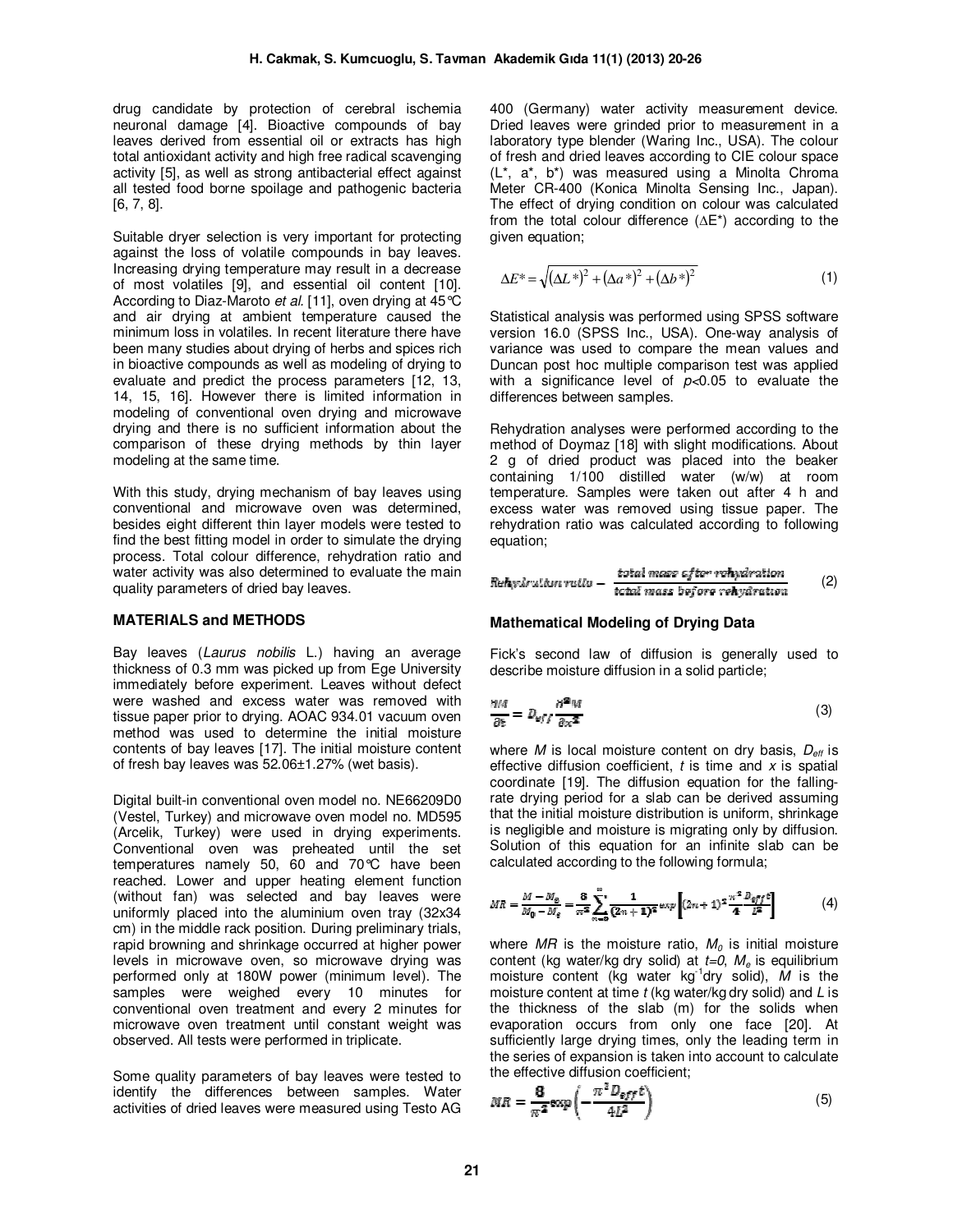Eight different thin layer drying models which are often used in literature were applied to drying data (Table 1). These expressions were tested in MATLAB software version 7.7.0 (MathWorks Inc., USA) using curve-fitting

tool box. To evaluate the goodness of fit, adjusted Rsquare (*adj-R*<sup>2</sup>), reduced chi-square ( $\chi$ <sup>2</sup>) and root mean square error (*RMSE*) were calculated with the following equations;

$$
adj - R^{2} = 1 - (1 - R^{2}) \frac{N - 1}{N - m - 1}, \qquad R^{2} = \frac{\sum_{i=1}^{N} (MR_{i} - MR_{pre,i}) \cdot \sum_{i=1}^{N} (MR_{i} - MR_{exp,i})}{\sqrt{\left[\sum_{i=1}^{N} (MR_{i} - MR_{pre,i})^{2}\right] \cdot \left[\sum_{i=1}^{N} (MR_{i} - MR_{exp,i})^{2}\right]}}
$$
(6)

$$
\chi^2 = \frac{\sum_{i=1}^{N} (MR_{exp,i} - MR_{pre,i})}{N - n}
$$
\n
$$
RMSE = \left[\frac{1}{N} \sum_{i=1}^{N} \left[ (MR_{exp,i} - MR_{pre,i})^2 \right] \right]^{\frac{1}{2}}
$$
\n(8)

where *MRpre,i* expresses the predicted moisture ratio, *MRexp,i* expresses the experimental moisture ratio, *N* is the number of observations, *m* is number of regression parameters, and *n* is the number of constants. The model having the highest *adj-R*<sup>2</sup>, and lowest  $\chi^2$  and *RMSE* was chosen as the best fitting model.

| Model No | Model Name           | Model Expression                    | Reference |
|----------|----------------------|-------------------------------------|-----------|
|          | Lewis                | $MR = \exp(-kt)$                    | [21]      |
| 2        | Henderson and Pabis  | $MR = \alpha exp(-kt)$              | [22]      |
| 3        | Page                 | $MR = \exp(-kt^n)$                  | [23]      |
| 4        | Two term             | $MR = aexp(-k_0t) + bexp(-k_1t)$    | [24]      |
| 5        | Two term exponential | $MR = aexp(-kt) + (1 - a)exp(-kat)$ | $[25]$    |
| 6        | Parabolic            | $MR = a + bt + ct^2$                | [26]      |
| 7        | Logarithmic          | $MR = aexp(-kt) + c$                | [27]      |
| 8        | Midilli et al.       | $MR = \text{aexp}(-kt^n) + bt$      | [28]      |
|          |                      |                                     |           |

#### **Calculation of Effective Diffusion Coefficient and Activation Energy**

The effective diffusion coefficient was calculated from Equation (9), the slope *m* was determined from the plot of *ln*(*MR*) versus time;

$$
m = \frac{\pi^2 D_{eff}}{4L^2} \tag{9}
$$

Temperature dependence of the effective diffusion coefficient (*Deff*) may described by Arrhenius equation as follows;

$$
D_{eff} = D_0 \exp\left(-\frac{E_a}{RT}\right) \tag{10}
$$

where *E<sup>a</sup>* is the activation energy (kJ/mol), *T* is the absolute temperature  $(K)$ ,  $D_0$  is a reference diffusion coefficient  $(m^2/s)$  and  $R$  is the universal gas constant (kJ/molK) [29]. The activation energy can be determined from the plot of *ln* (*Deff*) versus *1/T*.

#### **RESULTS and DISCUSSION**

Bay leaves having an average 52.06±1.27% (wet basis) initial moisture content were dried at 50, 60, and 70°C in conventional oven using lower and upper heating element function where the effect of air velocity is neglected and at 180W in microwave oven until the constant weight -which is assumed to be the equilibrium moisture content- have been reached. The drying curves which were obtained from the average of MR's

are presented in Figure 1. Only the falling-rate period was observed for these drying conditions. Gunhan *et al.* [30] obtained the similar behaviour for bay leaves that were dried in a hot air dryer. As can be seen from Figure 1, drying time decreases with increasing temperature. Compared to conventional oven drying, substantial decrease in drying time (nearly 4 times lower) was observed for microwave drying. The major part of the moisture was reduced in the early stages of drying and it gradually decreased in later stages.



Figure 1. Drying curves at given conditions

The results of water activity are presented in Figure 2. Increasing values of drying temperature decreased the water activities. These values are in safe limits that can retard or eliminate enzyme activity, mold and bacteria growth or browning reactions.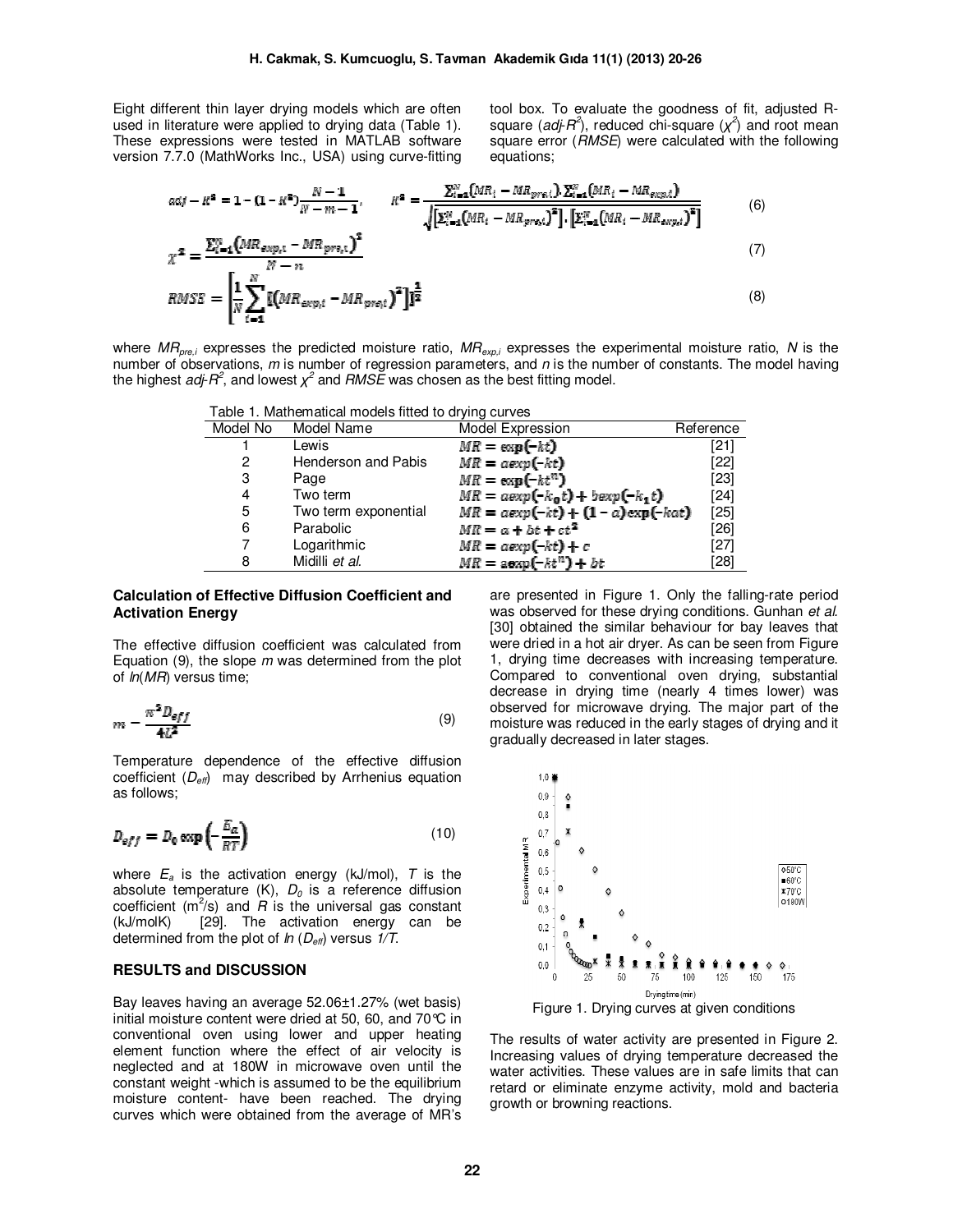

conditions

The averages of total colour difference and  $L^*$ , a<sup>\*</sup> and  $b^*$ values are shown in Table 2. There are several factors influencing the quality parameters of dried product. Some chemical reactions such as browning reactions and lipid oxidation might alter the final colour [19]. Although there is no significant difference in total colour difference, the greenness (-a\* values) of the dried samples was increased with decreasing the drying time or increasing the drying temperature. Microwave dried bay leaves due to its shortest drying time (26 min.) had the highest greenness value.

Table 2. Colour values of dried bay leaves

| Drying<br>condition | $\prime^*$      | a*              | $h^*$           | $\wedge F^*$       |
|---------------------|-----------------|-----------------|-----------------|--------------------|
| $50^{\circ}$ C      | $44.93^{p}$     | $-5.88^{\circ}$ | $14.56^{p}$     | 12.17 <sup>a</sup> |
| $60^{\circ}$ C      | $49.87^{\circ}$ | $-7.18^{\circ}$ | $12.41^a$       | $16.06^{b}$        |
| 70 °C               | $43.82^a$       | $-8.19^{b}$     | $16.32^{\circ}$ | $12.03^a$          |
| 180W                | 44.12 $a,b$     | $-11.26^a$      | $16.06^{b,c}$   | $12.55^a$          |

a,d Values followed by different letters in the same column are significantly different (*p*<0.05).

Rehydration can be considered as a measure of the cellular and structural changes to the material caused by dehydration, and preceding treatments [31]. Processing conditions, sample preparation, sample composition can also influence this process [19]. The rehydration ratios are shown in Figure 3. It demonstrates that increasing drying temperature can also increase the rehydration ratios of dried bay leaves. These results are in

agreement with the study of Doymaz [18]. However there is still some research needed to confirm this theory.



#### **Mathematical Modeling of Drying Data**

Statistical results of tested thin layer drying models are presented in Tables 3-6. It can be seen that there is a good agreement between experimental data and tested mathematical models. The best fitting model was selected according to the highest adjusted R-square and reduced chi-square and root mean square error calculated from equations (6), (7) and (8). With respect to given selection criteria, Midilli *et al.* model for 50°C, two-term exponential model for 60°C, Midilli *et al.* model for 70°C, and Lewis model for 180W drying gave the best fit. However, Midilli *et al.* model was chosen for the representation of thin layer drying of bay leaves with its comparably high  $adj-R^2$  (>0.98) and low  $\chi^2$  (<0.002) and *RMSE* (<0.05) for whole drying conditions to compare the results easily. Midilli *et al.* model was also obtained by other researches for dill and parsley [32], mint [12], saffron stigmas [33]. Comparison of experimental and Midilli *et al.* model predicted moisture ratios are presented in Figure 4. This figure shows that there is a good correlation between the experimental and predicted values.

| rabic of Glandical results and moder parameters or arying at 50 G |                                                            |                    |         |             |
|-------------------------------------------------------------------|------------------------------------------------------------|--------------------|---------|-------------|
| Model no                                                          | Model constants                                            | Adj-R <sup>2</sup> |         | <b>RMSE</b> |
|                                                                   | $k=0.02672$                                                | 0.9773             | 0.00236 | 0.04859     |
| 2                                                                 | $a=1.079, k=0.02854$                                       | 0.9818             | 0.00190 | 0.04356     |
| 3                                                                 | $k=0.006656$ , $n=1.363$                                   | 0.9954             | 0.00048 | 0.02337     |
| 4                                                                 | $a=$ -3.166, $k_0=0.01596$ ,<br>$b=4.224, k_1=0.01829$     | 0.9876             | 0.00129 | 0.03585     |
| 5                                                                 | $a=1.930, k=0.0395$                                        | 0.9947             | 0.00056 | 0.02357     |
| 6                                                                 | $a=0.9598, b=-0.0161,$<br>$c = 6.421 \times 10^{-5}$       | 0.9734             | 0.00277 | 0.05260     |
| 7                                                                 | $a=1.105, k=0.02545,$<br>$c = -0.0422$                     | 0.9859             | 0.00146 | 0.03826     |
| 8                                                                 | $a=1.005, k=0.007103,$<br>$n=1.347, b=-1.855\times10^{-5}$ | 0.9957             | 0.00048 | 0.02196     |

Table 3. Statistical results and model parameters of drying at 50°C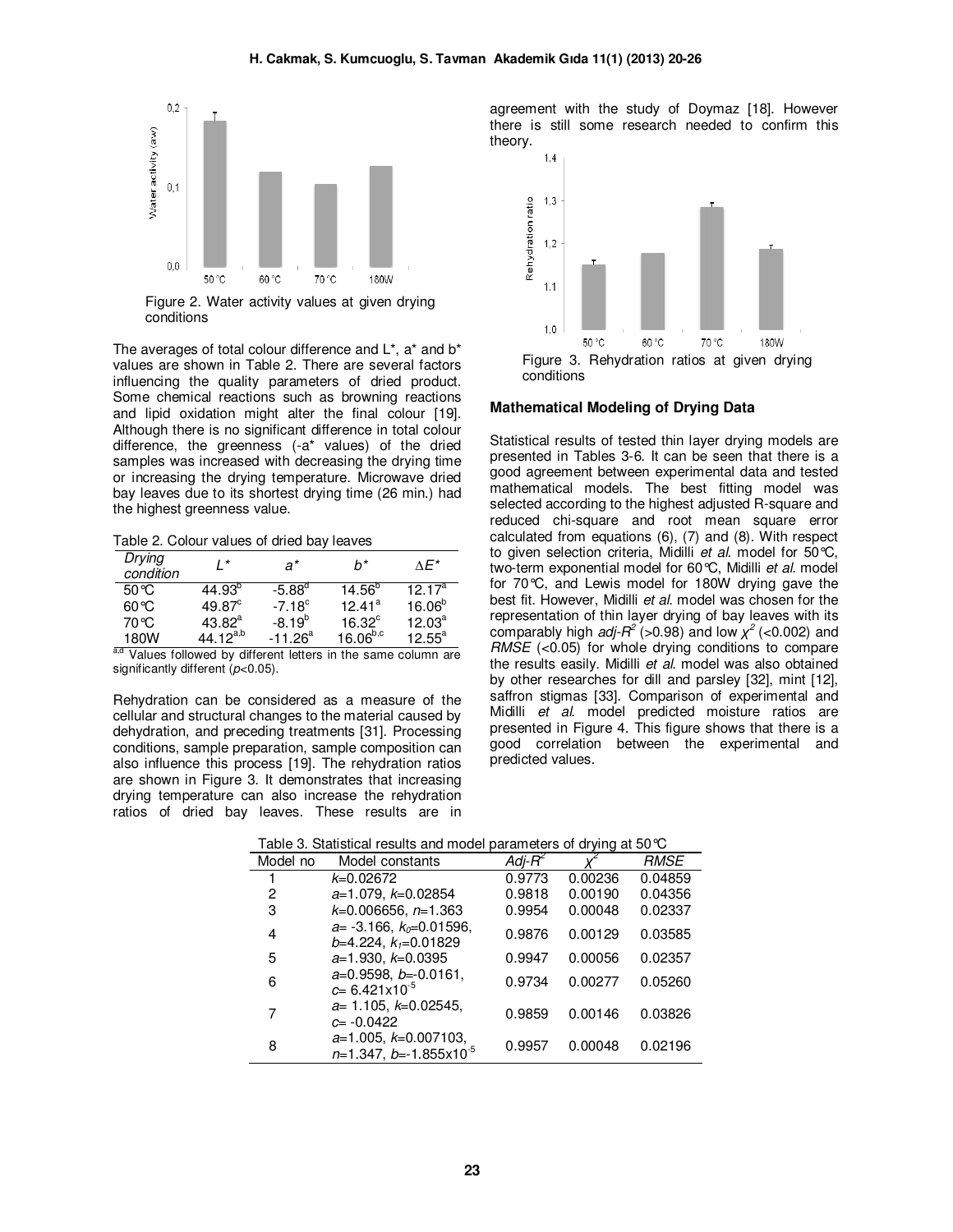|  | Table 4. Statistical results and model parameters of drying at 60 $\degree$ C |  |  |  |  |  |
|--|-------------------------------------------------------------------------------|--|--|--|--|--|
|--|-------------------------------------------------------------------------------|--|--|--|--|--|

| Model No | <b>Model Constants</b>                                    | $Adi-R^2$ |         | <i>RMSE</i> |
|----------|-----------------------------------------------------------|-----------|---------|-------------|
|          | $k = 0.05371$                                             | 0.9392    | 0.00588 | 0.07667     |
| 2        | $a=1.081, k=0.05702$                                      | 0.9407    | 0.00574 | 0.07578     |
| 3        | $k=0.00102$ , $n=2.353$                                   | 0.9840    | 0.00155 | 0.03939     |
| 4        | $a= -1.451$ , $k_0=2.915$ ,<br>$b=2.451, k_1=0.1075$      | 0.9948    | 0.00050 | 0.02246     |
| 5        | $a=2.878, k=0.1155$                                       | 0.9949    | 0.00050 | 0.02232     |
| 6        | $a=0.8087, b=-0.01842,$<br>$c = 9.289 \times 10^{-5}$     | 0.7808    | 0.02121 | 0.09180     |
| 7        | $a=1.093, k=0.05504,$<br>$c = -0.01386$                   | 0.9375    | 0.00605 | 0.07777     |
| 8        | $a=1.022, k=0.001286,$<br>$n=2.285, b=7.207\times10^{-5}$ | 0.9823    | 0.00171 | 0.04138     |

Table 5. Statistical results and model parameters of drying at 70°C

| Model No | <b>Model Constants</b>                                | Adj- $R^2$ |         | <b>RMSE</b> |
|----------|-------------------------------------------------------|------------|---------|-------------|
|          | $k = 0.06583$                                         | 0.9506     | 0.00593 | 0.07700     |
| 2        | $a=1.058, k=0.06853$                                  | 0.9487     | 0.00616 | 0.07851     |
| 3        | $k=0.002241$ , n=2.178                                | 0.9999     | 0.00002 | 0.00401     |
| 4        | $a=10.08, k_0=0.04104,$<br>$b=-9.05$ , $k_1=0.03884$  | 0.9472     | 0.00635 | 0.07966     |
| 5        | $a=2.842, k=0.1321$                                   | 0.9989     | 0.00014 | 0.01175     |
| 6        | $a=0.8957, b=0.02959,$<br>$c = 2.182 \times 10^{-4}$  | 0.8664     | 0.01604 | 0.12670     |
|          | $a=1.084, k=0.06386,$<br>$c = -0.02878$               | 0.9468     | 0.00639 | 0.07992     |
| 8        | $a=0.9999, k=0.002225,$<br>$n=2.181, b=2.993x10^{-5}$ | 0.9999     | 0.00002 | 0.00399     |

Table 6. Statistical results and model parameters of drying at 180W

| Model no | ~<br>Model constants                                       | Adj- $R^2$ |         | <b>RMSE</b> |
|----------|------------------------------------------------------------|------------|---------|-------------|
|          | $k=0.2212$                                                 | 0.9997     | 0.00003 | 0.00509     |
| 2        | $a=1.003, k=0.222$                                         | 0.9997     | 0.00003 | 0.00518     |
| 3        | $k=0.2171, n=1.011$                                        | 0.9997     | 0.00003 | 0.00512     |
| 4        | $a=0.2769$ , $k_0=0.2075$ , $b=0.7272$ , $k_1=0.2282$      | 0.9996     | 0.00003 | 0.00567     |
| 5        | $a=0.8648, k=0.2258$                                       | 0.9997     | 0.00003 | 0.00529     |
| 6        | $a=0.8451$ , $b=-0.09587$ , $c=0.002569$                   | 0.9233     | 0.00680 | 0.08244     |
| 7        | $a=1.003, k=0.2228,$<br>$c = 0.00111$                      | 0.9997     | 0.00003 | 0.00536     |
| 8        | $a=1.002, k=0.2167,$<br>$n=1.015$ , $b=9.266\times10^{-5}$ | 0.9997     | 0.00003 | 0.00541     |



 $\overline{a}$ 



#### **Calculation of Effective Diffusion Coefficient and Activation Energy**

The effective diffusion coefficients were calculated from Equation (9) with a high coefficient of determination (*R 2* >0.98), and the results are shown in Table 7. Erbay and Icier [34] reported that *Deff* of foods that were dried in a convective type dryer, generally fall within the region of 10<sup>-10</sup> to 10<sup>-8</sup> m<sup>2</sup>/s (86.2%). The present findings seem to be consistent with those mentioned literature.

Table 7. Effective diffusion coefficients at given conditions

| Temperature/Power | $D_{\text{eff}}$ (m <sup>2</sup> /s) |
|-------------------|--------------------------------------|
| 50 $\degree$ C    | $1.52\times10^{-9}$                  |
| 60 °C             | $2.11 \times 10^{-9}$                |
| 70 ℃              | $3.64 \times 10^{-9}$                |
| 180W              | $8.08\times10^{-9}$                  |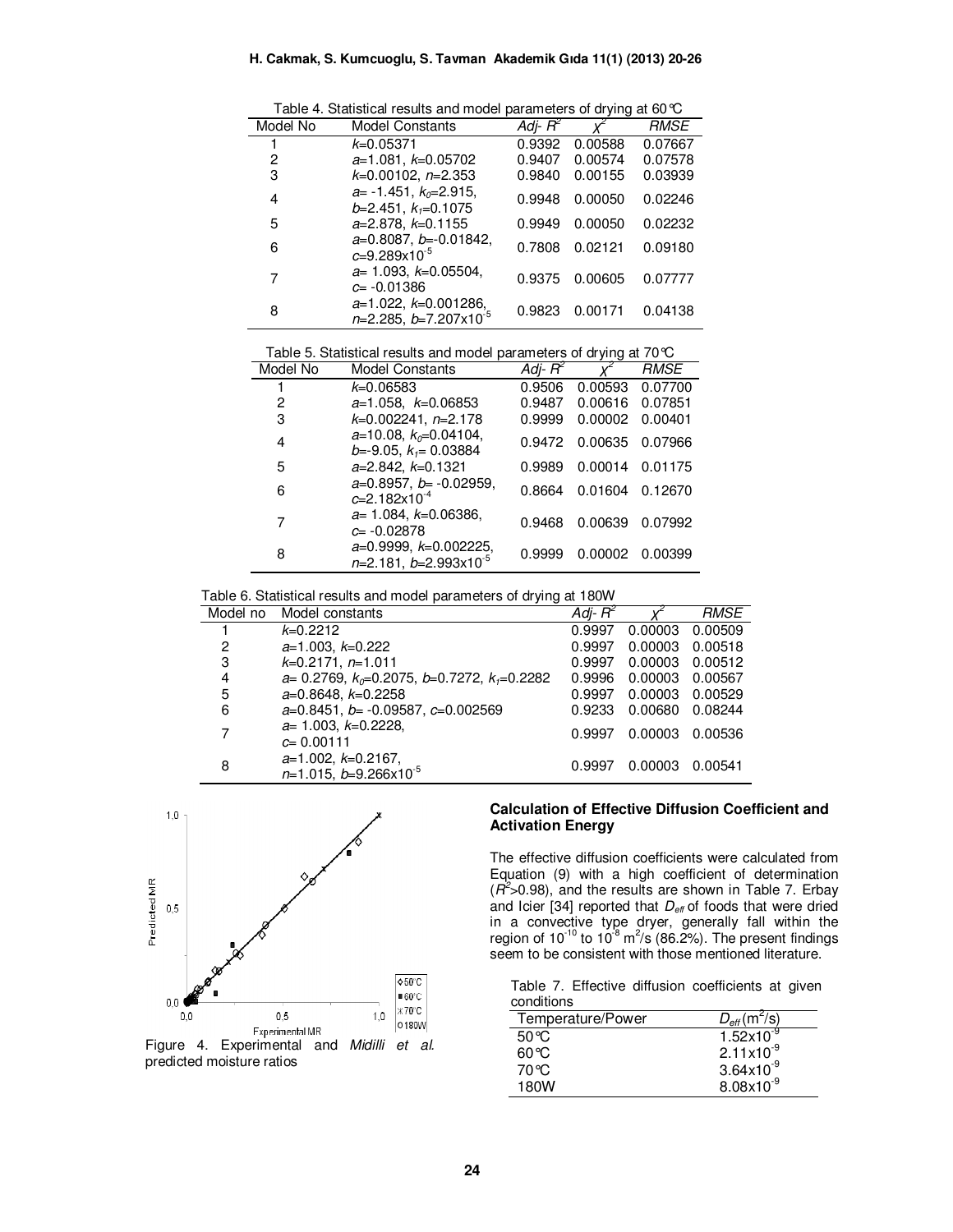Temperature dependence of effective diffusion coefficient was expressed by Arrhenius equation and the relation between *ln* ( $D_{\text{eff}}$ ) and  $1/T$  was linear  $(R<sup>2</sup> > 0.97)$ . The activation energy was calculated as 40.10 kJ/mol for conventional oven. This value is similar to those obtained by other researchers such as; 35.05 kJ/mol for dill leaves [32], 43.92 kJ/mol for parsley leaves [32], and 38.78 kJ/mol for cape gooseberries [35]. In the study of Erbay and Icier [34], activation energy of the compiled studies generally accumulates in the range of 18 to 49.5 kJ/mol. In the recent study of Doymaz [36], activation energy of bay leaves dried at similar temperatures in a cabinet dryer was found as 36.48 kJ/mol; however, the effective moisture diffusion coefficient was much more smaller  $(9.38 \times 10^{-12}$  to  $2.07 \times 10^{-11}$  m<sup>2</sup>/s) than present results.

The thin layer drying kinetics of fresh bay leaves was experimentally determined in conventional and microwave oven. Oven temperature and/or power were selected as variable in this study. Bay leaves reached the equilibrium moisture content between 26-170 minutes depending on the drying process. The best model explaining the drying behaviour of bay leaves was found to be Midilli *et al.* model. In spite of the fact that temperature and moisture diffusion during microwave drying is a much more complex process, all the tested models were sufficient to explain the experimental moisture ratio change with respect to time. The aforementioned quality parameters which are water activity, colour -especially greenness- and rehydration ratios were significantly changing with the increasing drying temperature (*p<*0.05).

#### **Nomenclature**

| a, b, c, k, $k_0$ , $k_1$ , n             | Drying constants                      |
|-------------------------------------------|---------------------------------------|
| МR                                        | Moisture ratio (dimensionless)        |
| м                                         | Moisture content at time t (kg)       |
|                                           | water/kg dry solid)                   |
| $M_{\rm e}$                               | Equilibrium moisture content (kg      |
|                                           | water/kg dry solid)                   |
|                                           |                                       |
| M <sub>0</sub>                            | Initial moisture content (kg water/kg |
|                                           | dry solid)                            |
| T                                         | Drying time (s)                       |
| М                                         | Slope                                 |
| L                                         | Thickness of material (m)             |
| E <sub>a</sub>                            | Activation energy (kJ/mol)            |
|                                           |                                       |
| R                                         | Universal gas constant (8.314)        |
|                                           | kJ/molK)                              |
|                                           | Absolute temperature (K)              |
|                                           | <b>Adjusted R-square</b>              |
| T<br>adj-R <sup>2</sup><br>X <sup>2</sup> | Reduced chi-square                    |
| RMSE                                      |                                       |
|                                           | Root mean square error                |
| N                                         | Number of observations                |
| m                                         | Number of regression parameters       |
|                                           | excluding intercept                   |
| n                                         | Number of constants                   |
|                                           |                                       |
|                                           |                                       |

#### **Subscripts**

| Experimental |
|--------------|
| Predicted    |
| Effective    |
|              |

#### **REFERENCES**

- [1] Khan, A., Zaman, G., and Anderson, R. A., 2009. Bay leaves improve glucose and lipid profile of people with type 2 diabetes. *J. Clin. Biochem. Nutr.*  44: 52-56.
- [2] Aljamal, A., 2011. Effects of bay leaves on the patients with diabetes mellitus. *Res. J. Med. Plant.* 4: 471-476.
- [3] Mueller, M., and Jungbauer, A., 2009. Culinary plants, herbs and spices- a rich source of PPARγ ligands. *Food Chem.* 117: 660-667.
- [4] Cho, E. Y., Lee, S. J., Nam, K. W., Shin, J., Oh, K. B., Kim, K. H., and Mar, W., 2010. Amelioration of oxygen and glucose deprivation-induced neuronal death by chloroform fraction of bay leaves (*Laurus nobilis*). *Biosci. Biotechnol.Biochem.* 74(10): 2029- 2035.
- [5] Albayrak, A., Aksoy, A., Sagdic, O., and Albayrak, S., 2012. Antioxidant and antimicrobial activities of different extracts of some medicinal herbs consumed as tea and spices in Turkey. *J. Food Biochem.* 36: 547-554.
- [6] Dadalıoğlu, I., and Evrendilek, G. A., 2004. Chemical compositions and antibacterial effects of essential oils of Turkish oregano (*Origanum minutiflorum*), bay laurel (*Laurus nobilis*), Spanish lavender (*Lavandula stoechas* L.) and fennel (*Foeniculum vulgare*) on common foodborne pathogens. *J Agric Food Chem* 52: 8255-8260.
- [7] Derwich, E., Benziane, Z., and Boukir, A., 2009. Chemical composition and antibacterial activity of leaves essential oil of *Laurus nobilis* from Morocco. *Aust. J. Basic Appl. Sci.* 3(4): 3818-3824.
- [8] Ramos, C., Teixeira, B., Batista, I., Matos, O., Serrano, C., Neng, N. R., Nogueira, J. M. F., Nunes, M. L., and Marques, A., 2012. Antioxidant and antibacterial activity of essential oil and extracts of bay laurel *Laurus nobilis* Linnaeus (Lauraceae) from Portugal. *Nat. Prod. Res.* 26(6): 518-529.
- [9] Sellami, I. H., Wannes, W. A., Bettaieb, I., Berrima, S., Chahed, T., Marzouk, B., and Limam, F., 2011. Qualitative and quantitative changes in the essential oil of *Laurus nobilis* L. leaves as affected by different drying methods. *Food Chem.* 126: 691- 697.
- [10] Erden, U., 2005. Investigation of Seasonal Variability and Optimum Drying Methods of Bay (*Laurus nobilis* L.). MSc. Thesis, University of Cukurova, Adana, Turkey, 47p.
- [11] Diaz-Maroto, M. C., Perez-Coello, M. S., and Cabezudo, M. D., 2002. Effect of drying method on the volatiles in bay leaf (*Laurus nobilis* L.). *J. Agric. Food Chem.* 50: 4520-4524.
- [12] Ozbek, B., and Dadali, G., 2007. Thin-layer drying characteristics and modelling of mint leaves undergoing microwave treatment. *J. Food Eng.* 83: 541-549.
- [13] Arabhosseini, A., Huisman, W., Van Boxtel, A., and Müller, J., 2009. Modeling of thin layer drying of tarragon (*Artemisia dracunculus* L.). *Ind. Crops Prod.* 29: 53-59.